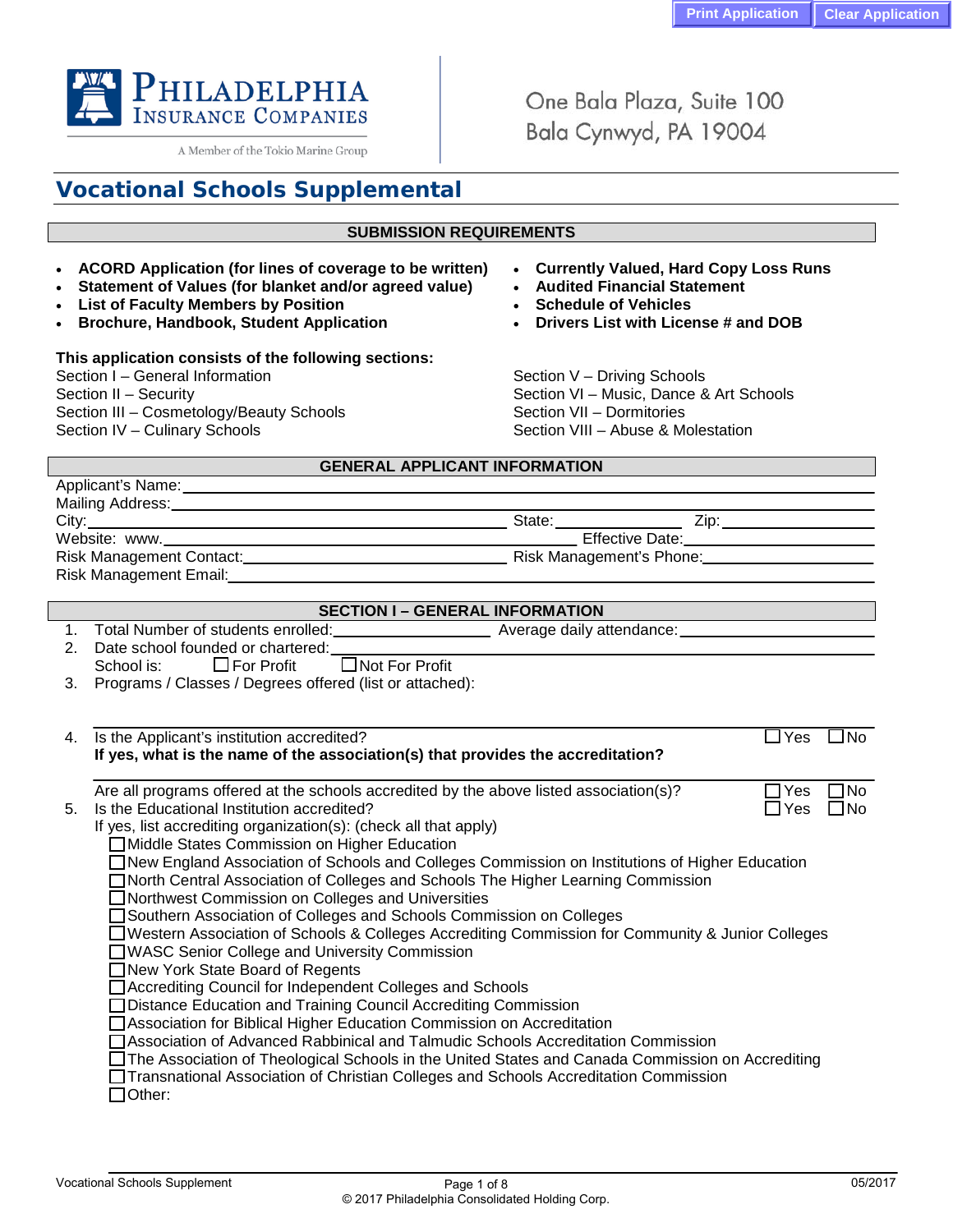| 6.  | Date of most recent review:                                                                     |                                |              |
|-----|-------------------------------------------------------------------------------------------------|--------------------------------|--------------|
|     | What was the outcome of the most recent review?                                                 |                                |              |
|     | □ Accreditation Continued<br>□ Denial of Accreditation<br>$\Box$ Warning                        |                                |              |
|     | Withdrawal of Accreditation<br>$\Box$ Accreditation Continued -<br>$\Box$ Probation             |                                |              |
|     | follow-up report requested                                                                      |                                |              |
|     | $\Box$ Appeal<br>□ Show Cause<br>$\Box$ Other:                                                  |                                |              |
| 7.  | Are all programs offered at the schools accredited by the above listed association(s)?          | $\Box$ Yes                     | $\Box$ No    |
| 8.  | Have any programs or degrees been accredited by additional specialist agencies?                 | $\Box$ Yes                     | $\square$ No |
|     | If yes, please attach a listing of the program or degrees and the specialist agency.            |                                |              |
| 9.  | Does the Educational Institution offer job placement services for students?                     | $\Box$ Yes                     | $\square$ No |
|     | If yes, is there a disclaimer signed by students acknowledging that there is no job placement   |                                |              |
|     | guarantee?                                                                                      | $\Box$ Yes                     | $\square$ No |
| 10. | What is the Educational Institution's course completion rate?<br>%                              |                                |              |
| 11. | %<br>What is the Educational Institution's job placement rate?                                  |                                |              |
| 12. | What is the Educational Institution's loan default rate?<br>%                                   |                                |              |
| 13. | %<br>What is the percentage of online courses?                                                  |                                |              |
| 14. | Has the Educational Institution or any of the Educational Institution's academic programs ever  |                                |              |
|     | lost accreditation, been placed on probation or become unable to gain accreditation?            | $\Box$ Yes                     | $\square$ No |
| 15. | In the last 12 months, has the Educational Instituting eliminated or closed any academic        |                                |              |
|     | programs, including music, arts or athletic programs?                                           | $\Box$ Yes                     | $\square$ No |
| 16. | In the next 12 months, does the Educational Institution anticipate eliminating or closing any   |                                |              |
|     |                                                                                                 |                                | $\square$ No |
|     | academic programs?                                                                              | $\Box$ Yes                     |              |
| 17. | Does the Applicant's students serve time as interns / externs at outside companies / business?  | $\Box$ Yes                     | $\square$ No |
|     | If yes, are the students paid?                                                                  | $\Box$ Yes                     | $\square$ No |
|     | If students are paid, does the Applicant verify that the employer carries workers' compensation |                                |              |
|     | coverage to cover the Applicant's student?                                                      | $\Box$ Yes                     | $\square$ No |
|     | If students are not paid, does the intern / extern company ask to be additional insured on the  |                                |              |
|     | Applicant's liability policy?                                                                   | $\Box$ Yes                     | $\square$ No |
|     | Please attach any internship / externship contracts the Applicant signs with outside            |                                |              |
|     | businesses.                                                                                     |                                |              |
| 18. | Does the Applicant sign any hold-harmless agreements with anyone?                               | $\Box$ Yes                     | $\square$ No |
|     | If yes, please explain for whom and for what reason:                                            |                                |              |
|     |                                                                                                 |                                |              |
|     |                                                                                                 |                                |              |
|     |                                                                                                 |                                |              |
| 19. | Does the Applicant provide services for outside customers?                                      | $\Box$ Yes                     | $\Box$ No    |
|     | If yes, what services do you provide:                                                           |                                |              |
|     |                                                                                                 |                                |              |
|     | How are students supervised:                                                                    |                                |              |
|     |                                                                                                 |                                |              |
|     | What quality controls measures are in place:                                                    |                                |              |
|     |                                                                                                 |                                |              |
|     | Are customers required to sign an agreement acknowledging they're using student labor?          | $\Box$ Yes                     | ]No          |
| 20. | Does the Applicant have dormitories?                                                            | $\Box$ Yes                     | $\square$ No |
|     | If yes, please complete section VII of the application.                                         |                                |              |
| 21. | Does the Applicant have a cafeteria or restaurant on premises?                                  | $\Box$ Yes                     | $\square$ No |
|     | Does the Applicant cook on premises?                                                            | $\sqsupset$ Yes                | $\square$ No |
|     | Does cooking protection comply with NFPA 96 requirements?                                       | $\exists$ Yes                  | $\square$ No |
|     | Does the Applicant ever serve liquor on premises?                                               | Yes                            | $\square$ No |
|     | Is the manual pull for extinguishing system readily accessible?                                 | $\exists$ Yes                  | $\square$ No |
|     | Are there portable fire extinguishers in the kitchen area?                                      | Yes                            | $\square$ No |
| 22. | Are there laboratories present in the school?                                                   | Yes                            | $\square$ No |
|     | Is the laboratory sprinklered?                                                                  | Yes                            | $\square$ No |
|     | Are fire extinguishers present?                                                                 | Yes                            | $\square$ No |
|     | Are chemicals stored in a locked area?                                                          | $\sf JYes$                     | $\square$ No |
|     | Is proper safety apparel worn by students (goggles, masks, gloves)?                             | $\operatorname{\mathsf{JYes}}$ | $\square$ No |
| 23. | Is the public ever invited on premise?                                                          | $\Box$ Yes                     | $\square$ No |
|     | If yes, explain how often and for what purposes:                                                |                                |              |
|     |                                                                                                 |                                |              |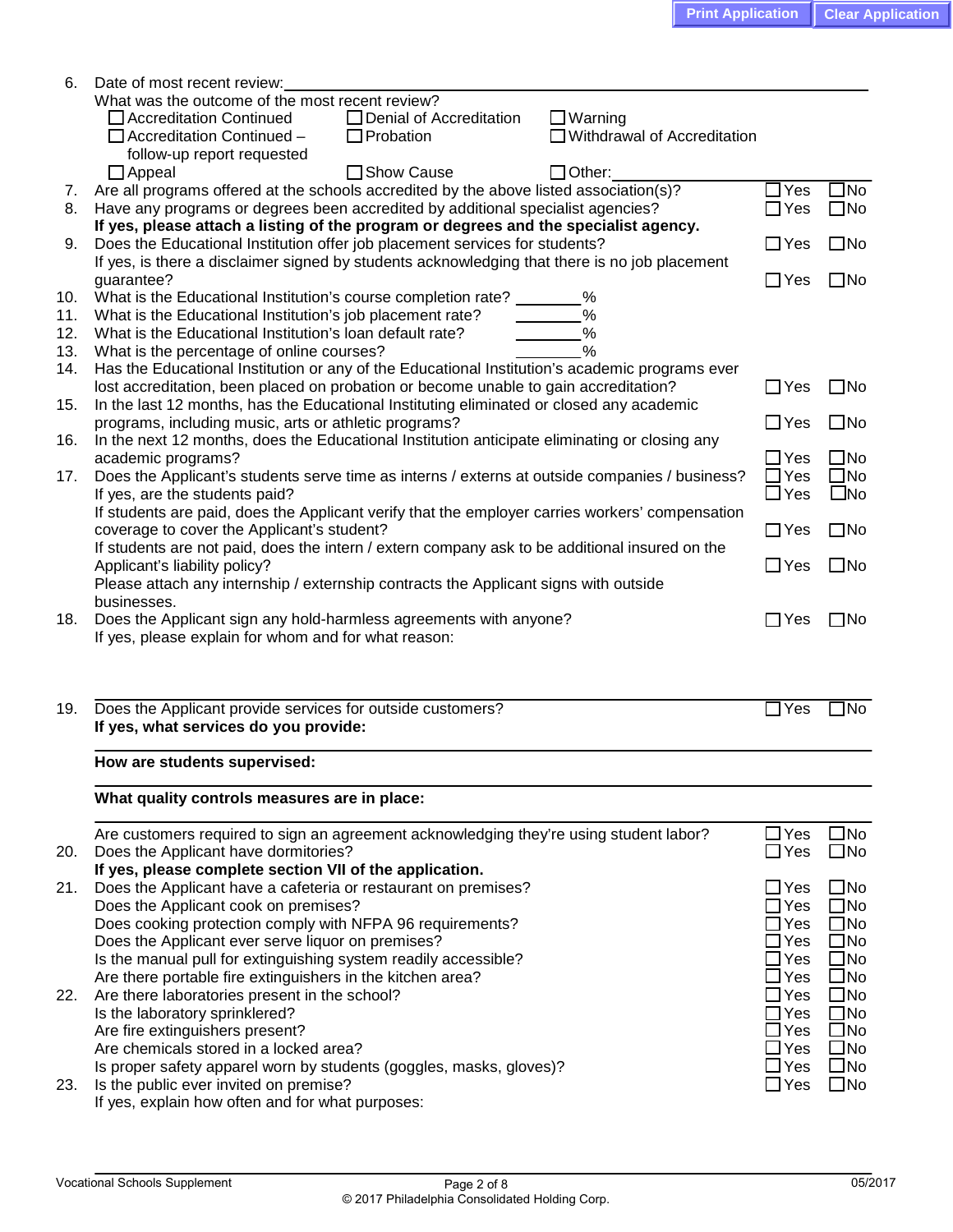| <b>Print Application   Clear Application</b> |  |
|----------------------------------------------|--|
|                                              |  |

| Does the Applicant have a medical facility/infirmary and/or dispense medication?<br>$\Box$ Yes<br>25.<br>Does the facility provide only immediate care/first aid?<br>$\Box$ Yes<br>Does the facility only serve students and employees?<br>$\Box$ Yes<br>Are there only over the counter drugs stored on premises?<br>$\Box$ Yes<br>Are written instructions from parents required prior to dispensing any medications to<br>minors?<br>ΠYes<br>Is there any overnight care provided?<br>$\Box$ Yes<br>How many beds are in the infirmary:<br>Are there written operational procedures in place?<br>$\Box$ Yes<br>Is there a medical professional on staff?<br>$\Box$ Yes<br>If yes, indicate which of the following and how many are employed by the insured. (Check all that apply)<br>$\Box$ RN:<br>□Psychologist:<br><u> Alexandria de la contextual de la contextual de la contextual de la contextual de la contextual de la contextual de la contextual de la contextual de la contextual de la contextual de la contextual de la contextual de la</u><br>Denging and Therapist:<br>$\Box$ Dentist:<br>$\Box$ Counselor: $\Box$<br>Does the professional carry their own malpractice insurance?<br>$\Box$ Yes<br>If yes, who is the carrier and what limits are carried:<br>Is medical history and care records kept for each patient?<br>$\Box$ Yes<br>Does the Applicant's organization utilize GPS fleet telematics devices?<br>$\Box$ Yes<br>26.<br>If yes, please check off the fleet telematics being utilized:<br>$\Box$ Plug in<br>$\Box$ Hard wired<br>■ Mobile Phone<br>$\Box$ Other: $\_\_\_\_\_\_\_\_\_\_\_\_\_$<br>$\overline{\frac{9}{6}}$<br>What percentage of the Applicant's fleet is provided with these fleet telematics devices?<br>27.<br><b>SECTION II - SECURITY</b><br>$\Box$ Yes<br>Are there security guards at the school daily?<br>1.<br>Indicate the number of personnel providing security services<br>2.<br>Employed: ________________ Unarmed Security: ____________ Armed Security: ____________<br>Contracted: Unarmed Security: Armed Security: Contracted: Manuscription Contracted:<br>When security is contracted to a third party, is the contractor's general liability/law enforcement<br>3.<br>professional liability policy required to name the educational institution as an additional<br>insured?<br>$\Box$ Yes<br>$\square$ No<br>If yes, does the third party maintain a minimum limit of liability coverage and indemnify<br>the educational institution?<br>$\Box$ Yes<br>If yes, indicate the minimum limit of liability of general/police professional liability<br>coverage your institution requires: \$<br>$\Box$ Yes<br>Do security personnel have arresting authority?<br>4.<br>If there is employed armed security, are they trained and/or re-certified annually to the<br>5.<br>standards required for public sector law enforcement personnel within the political subdivision<br>$\Box$ Yes<br>for use of weapons?<br>Are criminal background checks and psychological reviews provided for all employed security?<br>6.<br>$\Box$ Yes<br>If yes, how often are these checks and reviews conducted:<br>Every $\_\_$<br>months.<br>If no, explain:<br>Is the Applicant's Security Department accredited by the International Association of Campus<br>7.<br>Law Enforcement Administration (IACLEA)?<br>$\Box$ Yes<br>$\square$ No<br>Does a mutual aid agreement exist with local city or county police?<br>$\Box$ Yes<br>8.<br>Does the Applicant permit staff, students, volunteers, or visitors to carry open or concealed<br>9.<br>firearms on your premises?<br>$\Box$ Yes<br>If the Applicant does not permit open and/or concealed carry of firearms on any premises for<br>10.<br>which the Applicant is requesting insurance coverage, do all locations have signage which<br>conspicuously identifies the building as a Gun Free Zone?<br>$\Box$ Yes<br>Do security personnel store weapons on premises?<br>11.<br>$\Box$ Yes<br>Do faculty, staff, or employees store weapons on premises?<br>$\Box$ Yes<br>Does the Applicant's weapons ban policy have any exceptions?<br>$\Box$ Yes<br>12.<br>If yes, please provide a copy.<br>Does the Applicant have emergency call boxes located throughout the campus that are<br>13.<br>connected directly to campus security or policy?<br>$\Box$ Yes<br>Does the Applicant provide after-hours security escort service for students?<br>$\square$ No<br>$\Box$ Yes<br>14.<br>Vocational Schools Supplement | 24. | Does the Applicant use volunteers?<br>If yes, explain how often and for what purposes: | $\Box$ Yes | $\square$ No                                                 |
|-----------------------------------------------------------------------------------------------------------------------------------------------------------------------------------------------------------------------------------------------------------------------------------------------------------------------------------------------------------------------------------------------------------------------------------------------------------------------------------------------------------------------------------------------------------------------------------------------------------------------------------------------------------------------------------------------------------------------------------------------------------------------------------------------------------------------------------------------------------------------------------------------------------------------------------------------------------------------------------------------------------------------------------------------------------------------------------------------------------------------------------------------------------------------------------------------------------------------------------------------------------------------------------------------------------------------------------------------------------------------------------------------------------------------------------------------------------------------------------------------------------------------------------------------------------------------------------------------------------------------------------------------------------------------------------------------------------------------------------------------------------------------------------------------------------------------------------------------------------------------------------------------------------------------------------------------------------------------------------------------------------------------------------------------------------------------------------------------------------------------------------------------------------------------------------------------------------------------------------------------------------------------------------------------------------------------------------------------------------------------------------------------------------------------------------------------------------------------------------------------------------------------------------------------------------------------------------------------------------------------------------------------------------------------------------------------------------------------------------------------------------------------------------------------------------------------------------------------------------------------------------------------------------------------------------------------------------------------------------------------------------------------------------------------------------------------------------------------------------------------------------------------------------------------------------------------------------------------------------------------------------------------------------------------------------------------------------------------------------------------------------------------------------------------------------------------------------------------------------------------------------------------------------------------------------------------------------------------------------------------------------------------------------------------------------------------------------------------------------------------------------------------------------------------------------------------------------------------------------------------------------------------------------------------------------------------------------------------------------------------------------------------------------------------------------------------------------------------------------------------------------------------------------------------------------------------------------------------------------------------------------------------------------------------------------------------------------------------------------------------------------------------------------------------------------------------------------------------------------------------------------------------------------------|-----|----------------------------------------------------------------------------------------|------------|--------------------------------------------------------------|
|                                                                                                                                                                                                                                                                                                                                                                                                                                                                                                                                                                                                                                                                                                                                                                                                                                                                                                                                                                                                                                                                                                                                                                                                                                                                                                                                                                                                                                                                                                                                                                                                                                                                                                                                                                                                                                                                                                                                                                                                                                                                                                                                                                                                                                                                                                                                                                                                                                                                                                                                                                                                                                                                                                                                                                                                                                                                                                                                                                                                                                                                                                                                                                                                                                                                                                                                                                                                                                                                                                                                                                                                                                                                                                                                                                                                                                                                                                                                                                                                                                                                                                                                                                                                                                                                                                                                                                                                                                                                                                                                         |     |                                                                                        |            | $\square$ No<br>$\square$ No<br>$\square$ No<br>$\square$ No |
|                                                                                                                                                                                                                                                                                                                                                                                                                                                                                                                                                                                                                                                                                                                                                                                                                                                                                                                                                                                                                                                                                                                                                                                                                                                                                                                                                                                                                                                                                                                                                                                                                                                                                                                                                                                                                                                                                                                                                                                                                                                                                                                                                                                                                                                                                                                                                                                                                                                                                                                                                                                                                                                                                                                                                                                                                                                                                                                                                                                                                                                                                                                                                                                                                                                                                                                                                                                                                                                                                                                                                                                                                                                                                                                                                                                                                                                                                                                                                                                                                                                                                                                                                                                                                                                                                                                                                                                                                                                                                                                                         |     |                                                                                        |            | $\square$ No<br>$\square$ No                                 |
|                                                                                                                                                                                                                                                                                                                                                                                                                                                                                                                                                                                                                                                                                                                                                                                                                                                                                                                                                                                                                                                                                                                                                                                                                                                                                                                                                                                                                                                                                                                                                                                                                                                                                                                                                                                                                                                                                                                                                                                                                                                                                                                                                                                                                                                                                                                                                                                                                                                                                                                                                                                                                                                                                                                                                                                                                                                                                                                                                                                                                                                                                                                                                                                                                                                                                                                                                                                                                                                                                                                                                                                                                                                                                                                                                                                                                                                                                                                                                                                                                                                                                                                                                                                                                                                                                                                                                                                                                                                                                                                                         |     |                                                                                        |            | $\Box$ No<br>$\square$ No                                    |
|                                                                                                                                                                                                                                                                                                                                                                                                                                                                                                                                                                                                                                                                                                                                                                                                                                                                                                                                                                                                                                                                                                                                                                                                                                                                                                                                                                                                                                                                                                                                                                                                                                                                                                                                                                                                                                                                                                                                                                                                                                                                                                                                                                                                                                                                                                                                                                                                                                                                                                                                                                                                                                                                                                                                                                                                                                                                                                                                                                                                                                                                                                                                                                                                                                                                                                                                                                                                                                                                                                                                                                                                                                                                                                                                                                                                                                                                                                                                                                                                                                                                                                                                                                                                                                                                                                                                                                                                                                                                                                                                         |     |                                                                                        |            |                                                              |
|                                                                                                                                                                                                                                                                                                                                                                                                                                                                                                                                                                                                                                                                                                                                                                                                                                                                                                                                                                                                                                                                                                                                                                                                                                                                                                                                                                                                                                                                                                                                                                                                                                                                                                                                                                                                                                                                                                                                                                                                                                                                                                                                                                                                                                                                                                                                                                                                                                                                                                                                                                                                                                                                                                                                                                                                                                                                                                                                                                                                                                                                                                                                                                                                                                                                                                                                                                                                                                                                                                                                                                                                                                                                                                                                                                                                                                                                                                                                                                                                                                                                                                                                                                                                                                                                                                                                                                                                                                                                                                                                         |     |                                                                                        |            | $\square$ No                                                 |
|                                                                                                                                                                                                                                                                                                                                                                                                                                                                                                                                                                                                                                                                                                                                                                                                                                                                                                                                                                                                                                                                                                                                                                                                                                                                                                                                                                                                                                                                                                                                                                                                                                                                                                                                                                                                                                                                                                                                                                                                                                                                                                                                                                                                                                                                                                                                                                                                                                                                                                                                                                                                                                                                                                                                                                                                                                                                                                                                                                                                                                                                                                                                                                                                                                                                                                                                                                                                                                                                                                                                                                                                                                                                                                                                                                                                                                                                                                                                                                                                                                                                                                                                                                                                                                                                                                                                                                                                                                                                                                                                         |     |                                                                                        |            | $\square$ No<br>$\square$ No                                 |
|                                                                                                                                                                                                                                                                                                                                                                                                                                                                                                                                                                                                                                                                                                                                                                                                                                                                                                                                                                                                                                                                                                                                                                                                                                                                                                                                                                                                                                                                                                                                                                                                                                                                                                                                                                                                                                                                                                                                                                                                                                                                                                                                                                                                                                                                                                                                                                                                                                                                                                                                                                                                                                                                                                                                                                                                                                                                                                                                                                                                                                                                                                                                                                                                                                                                                                                                                                                                                                                                                                                                                                                                                                                                                                                                                                                                                                                                                                                                                                                                                                                                                                                                                                                                                                                                                                                                                                                                                                                                                                                                         |     |                                                                                        |            |                                                              |
|                                                                                                                                                                                                                                                                                                                                                                                                                                                                                                                                                                                                                                                                                                                                                                                                                                                                                                                                                                                                                                                                                                                                                                                                                                                                                                                                                                                                                                                                                                                                                                                                                                                                                                                                                                                                                                                                                                                                                                                                                                                                                                                                                                                                                                                                                                                                                                                                                                                                                                                                                                                                                                                                                                                                                                                                                                                                                                                                                                                                                                                                                                                                                                                                                                                                                                                                                                                                                                                                                                                                                                                                                                                                                                                                                                                                                                                                                                                                                                                                                                                                                                                                                                                                                                                                                                                                                                                                                                                                                                                                         |     |                                                                                        |            |                                                              |
|                                                                                                                                                                                                                                                                                                                                                                                                                                                                                                                                                                                                                                                                                                                                                                                                                                                                                                                                                                                                                                                                                                                                                                                                                                                                                                                                                                                                                                                                                                                                                                                                                                                                                                                                                                                                                                                                                                                                                                                                                                                                                                                                                                                                                                                                                                                                                                                                                                                                                                                                                                                                                                                                                                                                                                                                                                                                                                                                                                                                                                                                                                                                                                                                                                                                                                                                                                                                                                                                                                                                                                                                                                                                                                                                                                                                                                                                                                                                                                                                                                                                                                                                                                                                                                                                                                                                                                                                                                                                                                                                         |     |                                                                                        |            | $\square$ No                                                 |
|                                                                                                                                                                                                                                                                                                                                                                                                                                                                                                                                                                                                                                                                                                                                                                                                                                                                                                                                                                                                                                                                                                                                                                                                                                                                                                                                                                                                                                                                                                                                                                                                                                                                                                                                                                                                                                                                                                                                                                                                                                                                                                                                                                                                                                                                                                                                                                                                                                                                                                                                                                                                                                                                                                                                                                                                                                                                                                                                                                                                                                                                                                                                                                                                                                                                                                                                                                                                                                                                                                                                                                                                                                                                                                                                                                                                                                                                                                                                                                                                                                                                                                                                                                                                                                                                                                                                                                                                                                                                                                                                         |     |                                                                                        |            |                                                              |
|                                                                                                                                                                                                                                                                                                                                                                                                                                                                                                                                                                                                                                                                                                                                                                                                                                                                                                                                                                                                                                                                                                                                                                                                                                                                                                                                                                                                                                                                                                                                                                                                                                                                                                                                                                                                                                                                                                                                                                                                                                                                                                                                                                                                                                                                                                                                                                                                                                                                                                                                                                                                                                                                                                                                                                                                                                                                                                                                                                                                                                                                                                                                                                                                                                                                                                                                                                                                                                                                                                                                                                                                                                                                                                                                                                                                                                                                                                                                                                                                                                                                                                                                                                                                                                                                                                                                                                                                                                                                                                                                         |     |                                                                                        |            | $\square$ No                                                 |
|                                                                                                                                                                                                                                                                                                                                                                                                                                                                                                                                                                                                                                                                                                                                                                                                                                                                                                                                                                                                                                                                                                                                                                                                                                                                                                                                                                                                                                                                                                                                                                                                                                                                                                                                                                                                                                                                                                                                                                                                                                                                                                                                                                                                                                                                                                                                                                                                                                                                                                                                                                                                                                                                                                                                                                                                                                                                                                                                                                                                                                                                                                                                                                                                                                                                                                                                                                                                                                                                                                                                                                                                                                                                                                                                                                                                                                                                                                                                                                                                                                                                                                                                                                                                                                                                                                                                                                                                                                                                                                                                         |     |                                                                                        |            |                                                              |
|                                                                                                                                                                                                                                                                                                                                                                                                                                                                                                                                                                                                                                                                                                                                                                                                                                                                                                                                                                                                                                                                                                                                                                                                                                                                                                                                                                                                                                                                                                                                                                                                                                                                                                                                                                                                                                                                                                                                                                                                                                                                                                                                                                                                                                                                                                                                                                                                                                                                                                                                                                                                                                                                                                                                                                                                                                                                                                                                                                                                                                                                                                                                                                                                                                                                                                                                                                                                                                                                                                                                                                                                                                                                                                                                                                                                                                                                                                                                                                                                                                                                                                                                                                                                                                                                                                                                                                                                                                                                                                                                         |     |                                                                                        |            | $\square$ No                                                 |
|                                                                                                                                                                                                                                                                                                                                                                                                                                                                                                                                                                                                                                                                                                                                                                                                                                                                                                                                                                                                                                                                                                                                                                                                                                                                                                                                                                                                                                                                                                                                                                                                                                                                                                                                                                                                                                                                                                                                                                                                                                                                                                                                                                                                                                                                                                                                                                                                                                                                                                                                                                                                                                                                                                                                                                                                                                                                                                                                                                                                                                                                                                                                                                                                                                                                                                                                                                                                                                                                                                                                                                                                                                                                                                                                                                                                                                                                                                                                                                                                                                                                                                                                                                                                                                                                                                                                                                                                                                                                                                                                         |     |                                                                                        |            | $\square$ No<br>$\square$ No                                 |
|                                                                                                                                                                                                                                                                                                                                                                                                                                                                                                                                                                                                                                                                                                                                                                                                                                                                                                                                                                                                                                                                                                                                                                                                                                                                                                                                                                                                                                                                                                                                                                                                                                                                                                                                                                                                                                                                                                                                                                                                                                                                                                                                                                                                                                                                                                                                                                                                                                                                                                                                                                                                                                                                                                                                                                                                                                                                                                                                                                                                                                                                                                                                                                                                                                                                                                                                                                                                                                                                                                                                                                                                                                                                                                                                                                                                                                                                                                                                                                                                                                                                                                                                                                                                                                                                                                                                                                                                                                                                                                                                         |     |                                                                                        |            |                                                              |
|                                                                                                                                                                                                                                                                                                                                                                                                                                                                                                                                                                                                                                                                                                                                                                                                                                                                                                                                                                                                                                                                                                                                                                                                                                                                                                                                                                                                                                                                                                                                                                                                                                                                                                                                                                                                                                                                                                                                                                                                                                                                                                                                                                                                                                                                                                                                                                                                                                                                                                                                                                                                                                                                                                                                                                                                                                                                                                                                                                                                                                                                                                                                                                                                                                                                                                                                                                                                                                                                                                                                                                                                                                                                                                                                                                                                                                                                                                                                                                                                                                                                                                                                                                                                                                                                                                                                                                                                                                                                                                                                         |     |                                                                                        |            | $\square$ No                                                 |
|                                                                                                                                                                                                                                                                                                                                                                                                                                                                                                                                                                                                                                                                                                                                                                                                                                                                                                                                                                                                                                                                                                                                                                                                                                                                                                                                                                                                                                                                                                                                                                                                                                                                                                                                                                                                                                                                                                                                                                                                                                                                                                                                                                                                                                                                                                                                                                                                                                                                                                                                                                                                                                                                                                                                                                                                                                                                                                                                                                                                                                                                                                                                                                                                                                                                                                                                                                                                                                                                                                                                                                                                                                                                                                                                                                                                                                                                                                                                                                                                                                                                                                                                                                                                                                                                                                                                                                                                                                                                                                                                         |     |                                                                                        |            | $\square$ No                                                 |
|                                                                                                                                                                                                                                                                                                                                                                                                                                                                                                                                                                                                                                                                                                                                                                                                                                                                                                                                                                                                                                                                                                                                                                                                                                                                                                                                                                                                                                                                                                                                                                                                                                                                                                                                                                                                                                                                                                                                                                                                                                                                                                                                                                                                                                                                                                                                                                                                                                                                                                                                                                                                                                                                                                                                                                                                                                                                                                                                                                                                                                                                                                                                                                                                                                                                                                                                                                                                                                                                                                                                                                                                                                                                                                                                                                                                                                                                                                                                                                                                                                                                                                                                                                                                                                                                                                                                                                                                                                                                                                                                         |     |                                                                                        |            | $\square$ No<br>$\square$ No                                 |
|                                                                                                                                                                                                                                                                                                                                                                                                                                                                                                                                                                                                                                                                                                                                                                                                                                                                                                                                                                                                                                                                                                                                                                                                                                                                                                                                                                                                                                                                                                                                                                                                                                                                                                                                                                                                                                                                                                                                                                                                                                                                                                                                                                                                                                                                                                                                                                                                                                                                                                                                                                                                                                                                                                                                                                                                                                                                                                                                                                                                                                                                                                                                                                                                                                                                                                                                                                                                                                                                                                                                                                                                                                                                                                                                                                                                                                                                                                                                                                                                                                                                                                                                                                                                                                                                                                                                                                                                                                                                                                                                         |     |                                                                                        |            | $\square$ No<br>$\square$ No                                 |
|                                                                                                                                                                                                                                                                                                                                                                                                                                                                                                                                                                                                                                                                                                                                                                                                                                                                                                                                                                                                                                                                                                                                                                                                                                                                                                                                                                                                                                                                                                                                                                                                                                                                                                                                                                                                                                                                                                                                                                                                                                                                                                                                                                                                                                                                                                                                                                                                                                                                                                                                                                                                                                                                                                                                                                                                                                                                                                                                                                                                                                                                                                                                                                                                                                                                                                                                                                                                                                                                                                                                                                                                                                                                                                                                                                                                                                                                                                                                                                                                                                                                                                                                                                                                                                                                                                                                                                                                                                                                                                                                         |     |                                                                                        |            | $\square$ No                                                 |
|                                                                                                                                                                                                                                                                                                                                                                                                                                                                                                                                                                                                                                                                                                                                                                                                                                                                                                                                                                                                                                                                                                                                                                                                                                                                                                                                                                                                                                                                                                                                                                                                                                                                                                                                                                                                                                                                                                                                                                                                                                                                                                                                                                                                                                                                                                                                                                                                                                                                                                                                                                                                                                                                                                                                                                                                                                                                                                                                                                                                                                                                                                                                                                                                                                                                                                                                                                                                                                                                                                                                                                                                                                                                                                                                                                                                                                                                                                                                                                                                                                                                                                                                                                                                                                                                                                                                                                                                                                                                                                                                         |     | Page 3 of 8                                                                            |            | 05/2017                                                      |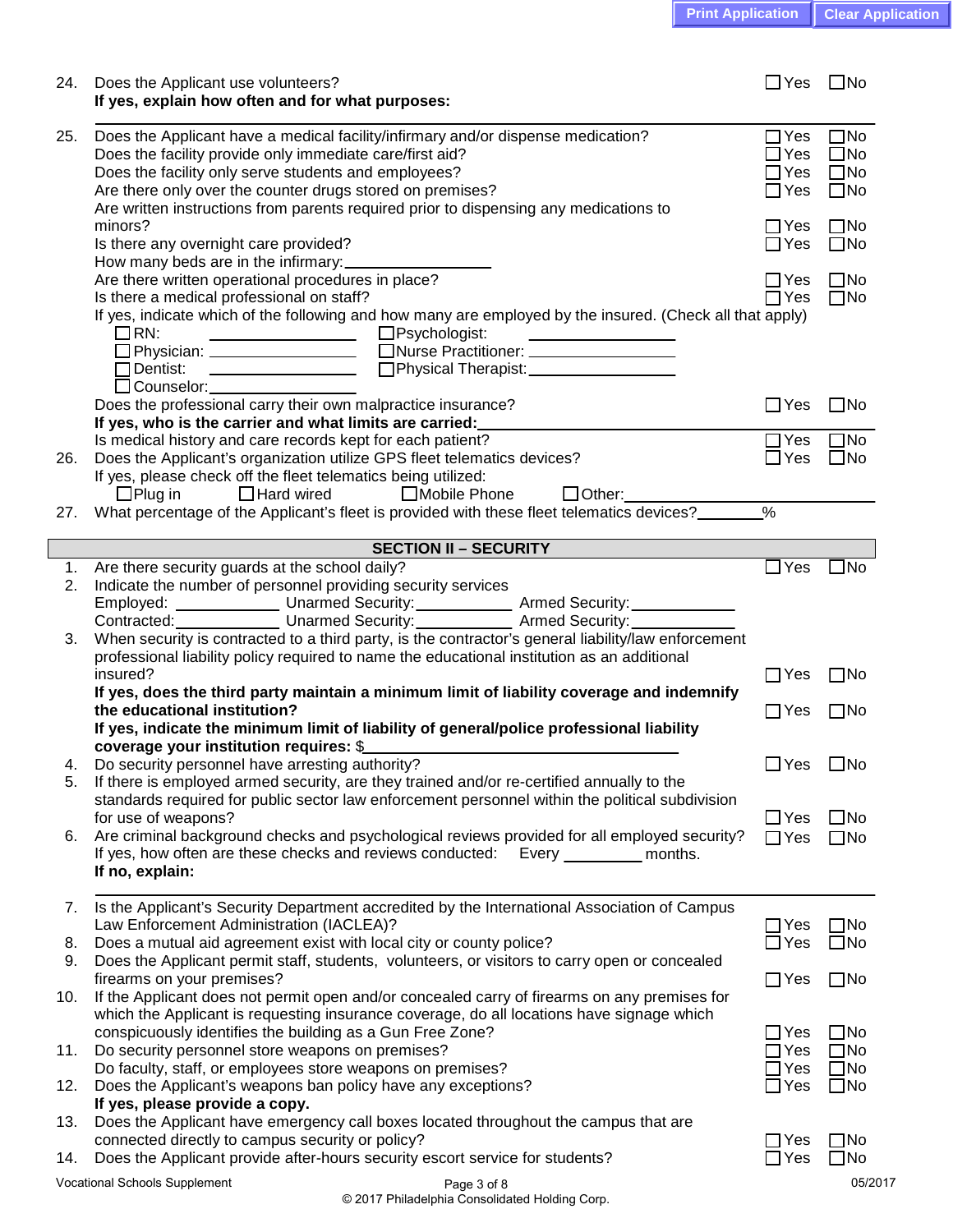|     | <b>SECTION III - COSMETOLOGY / BEAUTY SCHOOLS</b>                                                                                   |                               | <b>JN/A</b>  |
|-----|-------------------------------------------------------------------------------------------------------------------------------------|-------------------------------|--------------|
| 1.  | Are all flammable hair solutions and cleaning supplies stored away from heat sources?                                               | $\Box$ Yes                    | $\Box$ No    |
| 2.  | Are combs and brushes sterilized in between uses?                                                                                   | $\Box$ Yes                    | $\square$ No |
| 3.  | Do students and instructors wear protective gloves or use barrier creams when handling                                              |                               |              |
|     | permanent wave preparations to prevent skin irritation and skin disease?                                                            | $\Box$ Yes                    | $\square$ No |
| 4.  | Is there adequate ventilation?                                                                                                      | $\Box$ Yes                    | $\square$ No |
| 5.  | What is the length of the program:                                                                                                  |                               |              |
| 6.  | Is the public ever invited onto the premises?                                                                                       | $\Box$ Yes                    | $\square$ No |
|     | If yes, please explain:                                                                                                             |                               |              |
|     |                                                                                                                                     |                               |              |
| 7.  | Does the school offer free or discounted services to the public?                                                                    | $\Box$ Yes                    | $\square$ No |
|     | If yes, please explain:                                                                                                             |                               |              |
|     |                                                                                                                                     |                               |              |
| 8.  | Are total receipts from public beauty services 10% or less of the total receipts?                                                   | Yes                           | $\Box$ No    |
| 9.  | Are there any operations conducted off premises?                                                                                    | $\exists$ Yes                 | $\square$ No |
|     | If yes, please explain:                                                                                                             |                               |              |
|     |                                                                                                                                     |                               |              |
|     |                                                                                                                                     |                               |              |
|     | <b>SECTION IV - CULINARY SCHOOLS</b>                                                                                                |                               | $\sqcap$ N/A |
| 1.  | Type of facility:<br>$\Box$ School w/liquor<br>$\Box$ School w/out liquor                                                           |                               |              |
| 2.  | Is the school part of a chain or franchise?                                                                                         | $\Box$ Yes                    | $\square$ No |
| 3.  | Has the school ever been charged with a violation of any board of health regulations?                                               | $\Box$ Yes                    | $\square$ No |
|     | If yes, please explain:                                                                                                             |                               |              |
|     |                                                                                                                                     |                               |              |
| 4.  | Does cooking protection comply with NFPA 96 requirements?                                                                           | $\Box$ Yes                    | $\square$ No |
| 5.  | Is there an Automatic fire extinguishing system providing surface protection from all                                               |                               |              |
|     | cooking surfaces (griddles, ranges, deep fry and boilers)?                                                                          | ∃Yes                          | $\square$ No |
| 6.  | Are there metal hoods and ducts covering all cooking surfaces?                                                                      | $\sqsupset$ Yes               | $\square$ No |
| 7.  | Are hoods equipped with removable filters or grease extractors vented to the outside of                                             |                               |              |
|     | the building?                                                                                                                       | $\Box$ Yes                    | $\square$ No |
| 8.  | Are cooking or heating devices installed with a minimum of 18 inches of safe clearance                                              |                               | $\square$ No |
|     | to combustible walls, ceilings, etc.?<br>Is the manual pull for the extinguishing system readily accessible and clearly identified? | $\sqsupset$ Yes<br>$\Box$ Yes | $\square$ No |
| 9.  |                                                                                                                                     |                               |              |
| 10. | Are all gas fired cooking equipment and appliances equipped with automatic fuel shut off?                                           | $\Box$ Yes                    | $\square$ No |
| 11. | Are all deep fat fryers equipped with thermostats that automatically shut fuel off, set to                                          |                               |              |
|     | do so at 475 degrees?                                                                                                               | ]Yes                          | $\square$ No |
| 12. | Are there portable fire extinguishers in the kitchen area?                                                                          | Yes                           | $\square$ No |
| 13. | Is the public ever invited onto the premises?                                                                                       | ∃Yes                          | $\square$ No |
|     | If yes, please explain:                                                                                                             |                               |              |
| 14. | Does the school offer free or discounted meals to the public?                                                                       | $\Box$ Yes                    | $\square$ No |
|     | If yes, please explain:                                                                                                             |                               |              |
| 15. | Is there an eating facility on the premises?                                                                                        | ∏Yes                          | $\square$ No |
|     |                                                                                                                                     |                               |              |
|     |                                                                                                                                     |                               |              |
|     | <b>SECTION V - AUTOMOBILE / DRIVING SCHOOLS</b>                                                                                     |                               | <b>JN/A</b>  |
| 1.  | Does the Applicant use an independent school bus contractor to transport students?                                                  | $\sqcup$ Yes                  | $\Box$ No    |
|     | If yes, are Certificates of Insurance required from the contractor?                                                                 | $\sqcup$ Yes                  | $\square$ No |
|     | If yes, attach Certificate of Insurance.                                                                                            |                               |              |
|     | b. Is the school an additional insured on the contractor's policy?                                                                  | _l Yes                        | $\square$ No |
| 2.  | Does the Applicant hire or borrow vehicles for non-busing purposes?                                                                 | ∃Yes                          | $\square$ No |
|     | If yes, please describe purpose and length of time vehicles are hired or borrowed:                                                  |                               |              |
|     |                                                                                                                                     |                               |              |
|     |                                                                                                                                     |                               |              |
|     |                                                                                                                                     |                               |              |
|     | 3. Approximately how many cars are hired or borrowed annually?                                                                      |                               |              |
|     | Total cost of hire, bus contractors: \$<br>Total cost of hire, other: \$                                                            |                               |              |
| 4.  | Are any buses leased or loaned to others or used by outside organizations?                                                          | $\overline{\Box}$ Yes         | l INo        |
|     | If yes, please explain:                                                                                                             |                               |              |
|     |                                                                                                                                     |                               |              |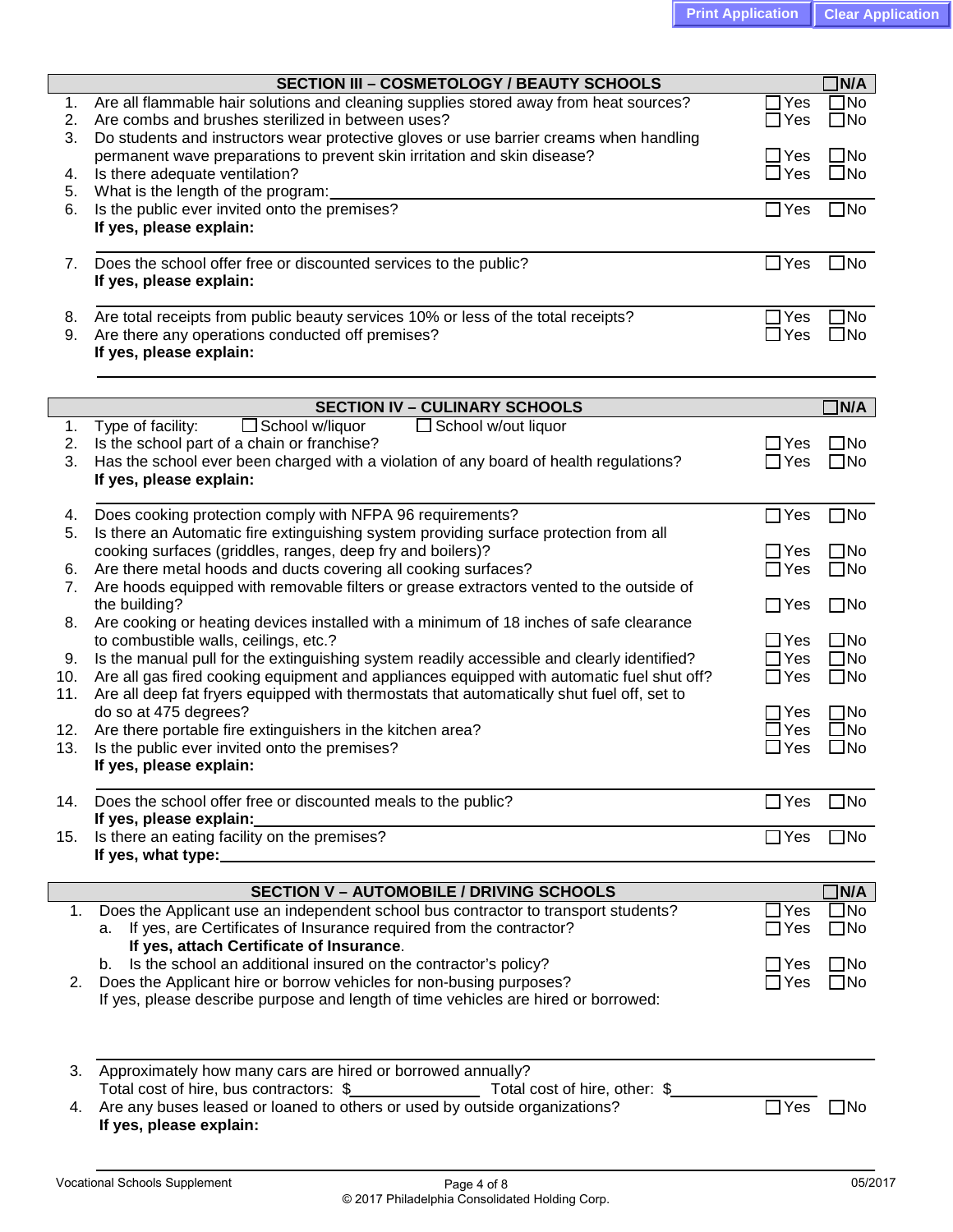| <b>Print Application   Clear Application</b> |
|----------------------------------------------|
|----------------------------------------------|

| 5.         | Number of employees using their own vehicles for school business (occasional or full-time use):                                                                                  |                                                                        |                            |                                    |
|------------|----------------------------------------------------------------------------------------------------------------------------------------------------------------------------------|------------------------------------------------------------------------|----------------------------|------------------------------------|
| 6.         | For those employees who use their own vehicles for school business, either full-time or<br>occasionally, does the school require the employee to carry primary insurance?        |                                                                        | $\Box$ Yes                 | $\square$ No                       |
|            | If yes, what is the maximum limit the Applicant is requiring them to carry? \$                                                                                                   |                                                                        |                            |                                    |
| 7.         | Does the Applicant have a full-time fleet manager?<br>Number of years in current position: Total number of years' experience:<br>If yes, please advise:                          |                                                                        | $\Box$ Yes                 | $\square$ No                       |
|            | If no, who is responsible for fleet safety and maintenance?                                                                                                                      |                                                                        |                            |                                    |
| 8.         | Does the school have a routine maintenance program for all vehicles?                                                                                                             |                                                                        | $\Box$ Yes                 | $\square$ No                       |
| 9.<br>10.  | Are maintenance records kept for each vehicle?<br>Does the Applicant's organization utilize GPS fleet telematics devices?                                                        |                                                                        | $\sqcup$ Yes<br>$\Box$ Yes | $\square$ No<br>$\square$ No       |
|            | If yes, please check off the fleet telematics being utilized:                                                                                                                    |                                                                        |                            |                                    |
|            | $\Box$ Plug In<br>$\Box$ Hard Wired<br>$\Box$ Mobile Phone                                                                                                                       | $\Box$ Other:                                                          |                            |                                    |
| 11.        | What percentage of the Applicant's fleet is provided with these fleet telematics devices?                                                                                        |                                                                        | $\%$                       |                                    |
| 12.        | Does the school obtain Motor Vehicle Reports on ALL employees?<br>$\Box$ At time of hire<br>$\Box$ Annually<br>If yes, when?                                                     | $\Box$ Randomly (based on accidents or suspicions)                     | $\Box$ Yes                 | $\square$ No                       |
| 13.        | Does the Applicant have a formal driving policy in place with MVR standards?                                                                                                     |                                                                        | $\Box$ Yes                 | $\square$ No                       |
|            | a. Is driving policy communicated in writing to all employees?                                                                                                                   |                                                                        | $\Box$ Yes                 | $\square$ No                       |
|            | Does the policy prohibit the use of cellphones / electronic messaging while driving?                                                                                             |                                                                        | $\Box$ Yes<br>$\Box$ Yes   | $\square$ No<br>$\square$ No       |
|            | Is a signed acknowledgement form kept on file?<br>b.<br>If yes, please attach a copy of signed acknowledgement.                                                                  |                                                                        |                            |                                    |
|            | Does the Applicant have written guidelines defining an acceptable Motor Vehicle Record?<br>C.                                                                                    |                                                                        | $\Box$ Yes                 | $\Box$ No                          |
|            | If yes, attach copy of guidelines.                                                                                                                                               |                                                                        |                            |                                    |
| 14.        | What action is taken if an "unacceptable" driver is identifiable?                                                                                                                |                                                                        |                            |                                    |
|            |                                                                                                                                                                                  |                                                                        |                            |                                    |
|            |                                                                                                                                                                                  |                                                                        |                            |                                    |
| 15.<br>16. | Does the Applicant perform accident investigations for each automobile accident?<br>Does the Applicant allow any newly hired drivers to operate vehicles without going through a |                                                                        | $\Box$ Yes                 | $\Box$ No                          |
|            | company-specific documented driver training?                                                                                                                                     |                                                                        | $\Box$ Yes                 | $\square$ No                       |
| 17.        | Describe any ongoing training provided to drivers:                                                                                                                               |                                                                        |                            |                                    |
|            |                                                                                                                                                                                  |                                                                        |                            |                                    |
|            |                                                                                                                                                                                  |                                                                        |                            |                                    |
|            | 18. Describe security regarding bus / vehicle storage:                                                                                                                           |                                                                        |                            |                                    |
|            | □Locked Garage<br>□ Fenced Lot<br>$\Box$ Lighting<br>□Security Personnel □ Vehicle Locked When Unattended                                                                        | □ Security Cameras<br>$\Box$ Other: $\_\_\_\_\_\_\_\_\_\_\_\_\_\_\_\_$ |                            |                                    |
| 19.        | If the Applicant operates a Driving School:                                                                                                                                      |                                                                        |                            |                                    |
|            | a. Do all vehicles have dual controls?                                                                                                                                           |                                                                        | $\Box$ Yes                 | ∐No                                |
|            | Are all vehicles clearly marked as driver training vehicles?<br>b.                                                                                                               |                                                                        | □Yes □No                   |                                    |
|            | Please provide driver experience as follows:<br>c.<br>Name:                                                                                                                      | Years Experience:                                                      |                            |                                    |
|            | Name:                                                                                                                                                                            | Years Experience:                                                      |                            |                                    |
|            | Name:                                                                                                                                                                            | Years Experience:                                                      |                            |                                    |
|            | Name:                                                                                                                                                                            | Years Experience:                                                      |                            |                                    |
|            | Name:                                                                                                                                                                            | Years Experience:                                                      |                            |                                    |
|            | <b>SECTION VI - MUSIC, DANCE &amp; ART SCHOOLS</b>                                                                                                                               |                                                                        |                            | <b>N/A</b>                         |
| 1.         | Do students / school do any traveling?                                                                                                                                           |                                                                        | $\exists$ Yes              | $\overline{\mathsf{J}}\mathsf{No}$ |
|            | Are there any overnight trips? If yes, please explain:                                                                                                                           |                                                                        | $\Box$ Yes                 | $\square$ No                       |
|            |                                                                                                                                                                                  |                                                                        |                            |                                    |
| 2.         | Does the school do any performances off site?                                                                                                                                    |                                                                        | $\Box$ Yes                 | $\square$ No                       |
|            | If yes, how often:                                                                                                                                                               |                                                                        |                            |                                    |
| 3.         | Does the school ever invite the public onto the premises?                                                                                                                        |                                                                        | $\Box$ Yes                 | $\square$ No                       |
|            | If yes, how often:<br>Please provide details of the events:                                                                                                                      |                                                                        |                            |                                    |
|            |                                                                                                                                                                                  |                                                                        |                            |                                    |
|            |                                                                                                                                                                                  |                                                                        |                            |                                    |
| 4.         | Does the school hold any events that charge a fee?<br>If yes, please explain:                                                                                                    |                                                                        | $\Box$ Yes                 | $\square$ No                       |
|            |                                                                                                                                                                                  |                                                                        |                            |                                    |
|            |                                                                                                                                                                                  |                                                                        |                            |                                    |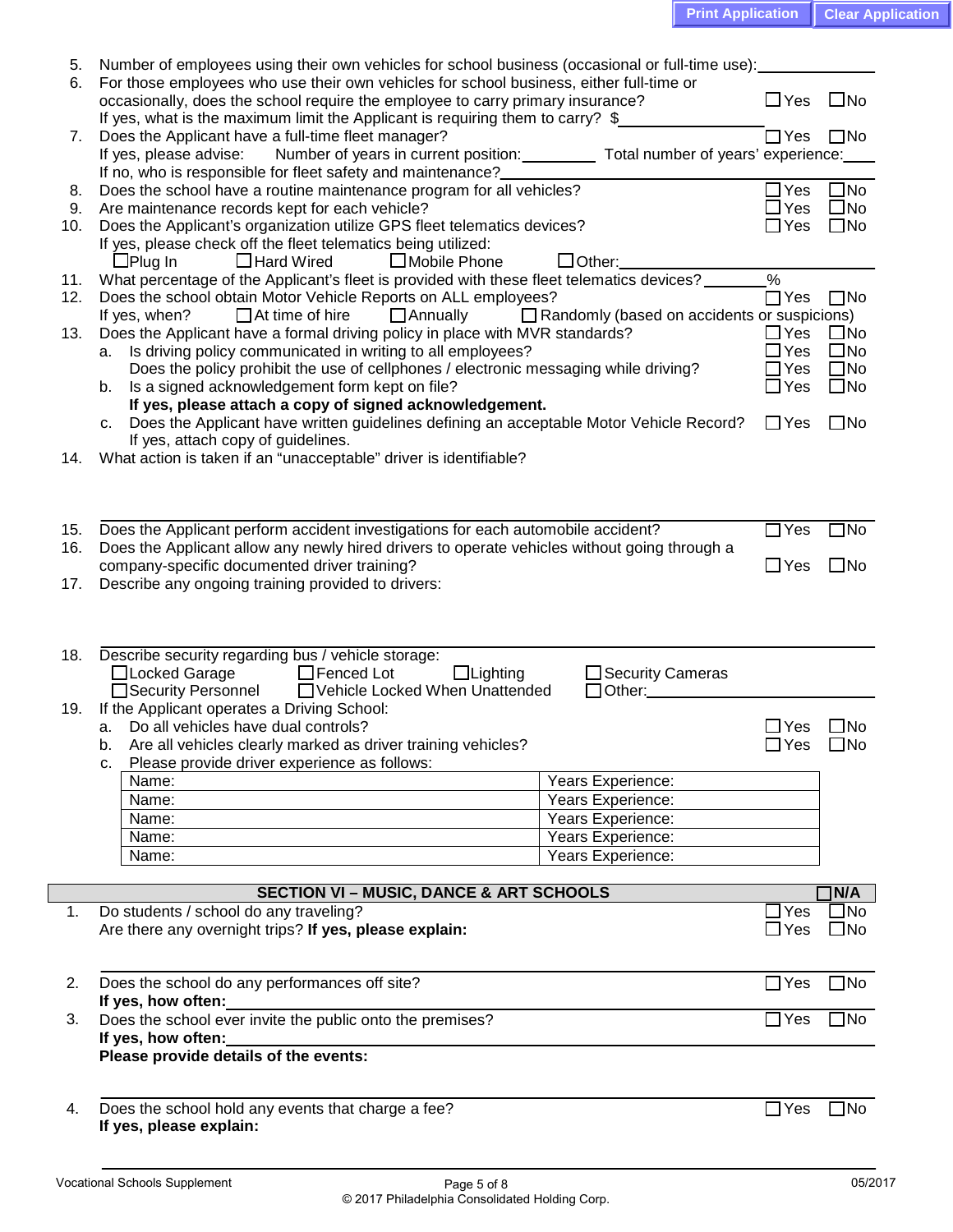| 6.       | Is there a theater, auditorium, or stadium on premises?<br>If yes, please describe:                              | $\Box$ Yes                      | $\square$ No |
|----------|------------------------------------------------------------------------------------------------------------------|---------------------------------|--------------|
|          |                                                                                                                  |                                 |              |
|          |                                                                                                                  |                                 |              |
|          | <b>SECTION VII - DORMITORIES</b>                                                                                 |                                 | $\Box$ N/A   |
| 1.       | How many dormitory buildings are owned by the Applicant's institution:<br>What is the maximum number of stories: |                                 |              |
| 2.<br>3. | Are the dormitories sprinklered in all areas?                                                                    | $\Box$ Yes                      | JNo          |
| 4.       | Is each room equipped with hard-wired smoke detectors?                                                           | $\Box$ Yes                      | $\square$ No |
| 5.       | Are any of the following allowed in dorm rooms                                                                   |                                 |              |
|          | Tincense burners<br>$\Box$ Space heaters<br>Microwaves                                                           |                                 |              |
|          | $\Box$ Hot plates<br>Toasters or Toaster ovens<br>$\Box$ Candles                                                 |                                 |              |
| 6.       | Does the dorm have a no smoking policy?                                                                          | $\Box$ Yes                      | $\Box$ No    |
| 7.       | How many means of egress does each building have:                                                                |                                 |              |
| 8.       | Are there emergency procedures in place including evacuation?                                                    | $\Box$ Yes                      | $\Box$ No    |
| 9.       | Is emergency lighting provided in the stairwells and hallways?                                                   | $\operatorname{\mathsf{I}}$ Yes | $\square$ No |
| 10.      | If dorms are coed, are boys and girls housed on the same floor?                                                  | ]Yes                            | $\square$ No |
| 11.      | Are staff members present in the dorms on all nights when students are?                                          | $\exists$ Yes                   | $\square$ No |
| 12.      | Is there a scheduled security patrol for each building?                                                          | $\Box$ Yes                      | $\square$ No |
|          |                                                                                                                  |                                 |              |
|          | <b>SECTION VIII - ABUSE &amp; MOLESTATION</b>                                                                    |                                 |              |
| 1.       | Does your employment process (for employees and volunteers) include verification of whether                      |                                 |              |
|          | the individual has ever been convicted of any crime, including sex-related or child abuse                        |                                 |              |
|          | related offenses, before an offer of employment is made?                                                         | $\exists$ Yes                   | $\square$ No |
| 2.       | Does the Applicant's state permit you to do criminal background investigations?                                  | ]Yes                            | $\Box$ No    |
|          | If yes, does the Applicant routinely request and receive such background investigations?                         | ]Yes                            | $\Box$ No    |
|          | Are federal and state criminal background checks performed on                                                    |                                 |              |
|          | Staff?<br>$\Box$ Yes $\Box$ No<br>Volunteers?                                                                    | $\Box$ Yes                      | $\square$ No |
| 3.       | Do any independent contractors have access to students or perform operations where they will                     |                                 |              |
|          | be physically touching another person?                                                                           | $\Box$ Yes                      | $\square$ No |
|          | If yes, please explain:                                                                                          |                                 |              |
|          |                                                                                                                  |                                 |              |
| 4.       | Does the Applicant perform background checks on hired independent contractors?                                   | $\exists$ Yes                   | $\Box$ No    |
| 5.       | Is there a new employee and volunteer orientation that includes training in abuse awareness?                     | 7Yes                            | $\Box$ No    |
| 6.       | Does the Applicant verify employment related references?                                                         | ]Yes                            | $\square$ No |
| 7.       | Does the Applicant conduct personal interviews?                                                                  | l Yes                           | $\square$ No |
| 8.       | Does the Applicant have written procedures dealing with sexual abuse?                                            | $\Box$ Yes                      | $\square$ No |
|          | If yes, please attach a copy.                                                                                    |                                 |              |
| 9.       | Does the Applicant have a plan of supervision that monitors staff in day-to-day relationships                    |                                 |              |
|          | with clients both on and off premises?                                                                           | $\Box$ Yes                      | $\square$ No |
| 10.      | Does the school have a Sexual Awareness Program for students?                                                    | $\Box$ Yes                      | $\square$ No |
| 11.      | Does the school have specific training for the faculty on identifying and reporting                              |                                 |              |
|          | incidents of sexual abuse and molestation?                                                                       | $\Box$ Yes                      | $\square$ No |
| 12.      | Has the Applicant's organization ever had an incident which resulted in an allegation of sexual                  |                                 |              |
|          | abuse? If yes, please describe the incident:                                                                     | $\Box$ Yes                      | $\square$ No |
|          |                                                                                                                  |                                 |              |
|          |                                                                                                                  |                                 |              |
|          | Was a claim made against the organization?                                                                       | $\Box$ Yes                      | JNo          |
|          | Was the case settled?                                                                                            | $\Box$ Yes                      | $\square$ No |
|          | Was the case taken to trial?                                                                                     | $\exists$ Yes                   | $\square$ No |

5. Does the school ever contract out their services?  $\Box$  Yes  $\Box$  Yes  $\Box$  No

|     | How much money was paid in damages to the victim: \$                            |                            |
|-----|---------------------------------------------------------------------------------|----------------------------|
| 13. | Regarding coverage for Abuse & Molestation, does your current insurance program |                            |
|     | exclude coverage?                                                               | $\square$ No<br>$\Box$ Yes |
|     | limit coverage?                                                                 | $\square$ No<br>$\Box$ Yes |
|     | If yes, please indicate limit of liability: \$                                  |                            |
|     | Neither excludes nor limits coverage?                                           | $\Box$ Yes<br>$\Box$ No    |
|     |                                                                                 |                            |

**If yes, please explain:**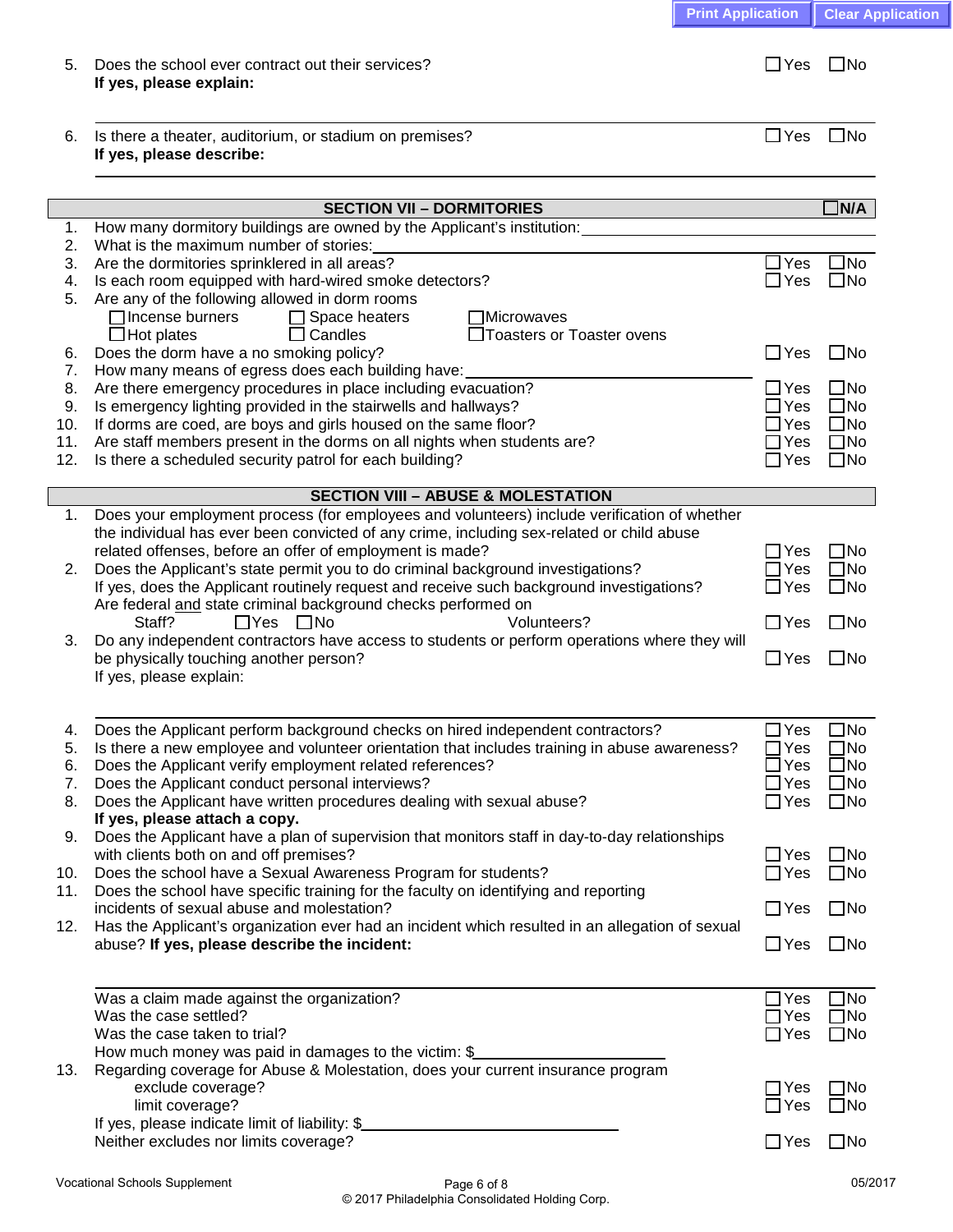# **WINTER WEATHER FREEZE-UP PROTECTION**

**This section must be completed by all risks that have a location in one of the following states: AR, CT, DC, DE, GA, IL, IN, KY, ME, MD, MA, MI, MO, NH, NY, NJ, NC, OH, PA, RI, SC, TN, TX, VT, VA, WV, WI**

| 1. | Fire Protection and Testing<br>Is the building provided with an Automatic Fire Sprinkler System (AS)?<br>a.<br>If yes, approximately what percentage (%) of the building is sprinklered?<br>i.<br>If yes, what type of sprinkler system is installed? $\Box$ Wet-Pipe<br>$\Box$ Dry-Pipe<br>ii.<br>If yes, when possible, is the sprinkler piping primarily run within conditioned<br>iii.<br>areas designed to ensure the temperature remains above the 45°F minimum<br>temperature?<br>If no, please describe freeze prevention measures (e.g. temperature<br>$1_{-}$<br>monitoring, heat trace, full insulation on piping or roof): | $\Box$ Yes<br>$\%$<br>$\Box$ Both<br>$\Box$ Yes | l INo<br>$\square$ No        | ∏N/A<br>∏N/A                |
|----|----------------------------------------------------------------------------------------------------------------------------------------------------------------------------------------------------------------------------------------------------------------------------------------------------------------------------------------------------------------------------------------------------------------------------------------------------------------------------------------------------------------------------------------------------------------------------------------------------------------------------------------|-------------------------------------------------|------------------------------|-----------------------------|
|    |                                                                                                                                                                                                                                                                                                                                                                                                                                                                                                                                                                                                                                        |                                                 |                              |                             |
|    | If yes, is the testing & inspection by qualified sprinkler contractor completed<br>iv.<br>within past 12 months & includes a formal winterization review?<br>If yes, are the alarms tied to a 24 hour UL listed monitoring company?<br>V.                                                                                                                                                                                                                                                                                                                                                                                              | $\Box$ Yes<br>$\Box$ Yes                        | ∐No<br>$\square$ No          | $\Box$ N/A<br>$\Box$ N/A    |
| 2. | Emergency Water Response (domestic and AS water lines)<br>a. Are water shutoff valves (domestic and AS water lines) marked and readily<br>accessible?<br>Are water shutoff valves exercised (closed and reopened) at least annually?<br>b.                                                                                                                                                                                                                                                                                                                                                                                             | $\Box$ Yes<br>$\Box$ Yes                        | $\square$ No<br>$\square$ No | $\Box$ N/A<br>$\square$ N/A |
|    | Is the staff qualified to respond and shut off the water main during normal business<br>$C_{r}$<br>hours and off hours?                                                                                                                                                                                                                                                                                                                                                                                                                                                                                                                | $\Box$ Yes                                      | $\square$ No                 | $\Box$ N/A                  |
| 3. | <b>Automatic Water Shutoff Devices</b><br>For domestic water lines, is there a water flow detection, notification and automatic<br>а.                                                                                                                                                                                                                                                                                                                                                                                                                                                                                                  |                                                 |                              |                             |
| 4. | shutoff?                                                                                                                                                                                                                                                                                                                                                                                                                                                                                                                                                                                                                               | $\Box$ Yes                                      | $\square$ No                 | $\square$ N/A               |
|    | <b>Unused/Vacant Spaces</b><br>Does Applicant have a formal process to turn off and drain domestic water lines for<br>a.<br>these spaces?                                                                                                                                                                                                                                                                                                                                                                                                                                                                                              | $\Box$ Yes                                      | $\square$ No                 | $\square$ N/A               |
| 5. | Unheated Areas (attics, crawl spaces, exterior wall joists)<br>Are all domestic water lines located in areas heated to at least 45°F?<br>а.<br>If no, please describe freeze prevention measures (e.g. temperature monitoring,<br>İ.<br>heat trace, full insulation):                                                                                                                                                                                                                                                                                                                                                                  | $\Box$ Yes                                      | $\square$ No                 | $\Box$ N/A                  |
|    |                                                                                                                                                                                                                                                                                                                                                                                                                                                                                                                                                                                                                                        |                                                 |                              |                             |

# 6. General Comments: